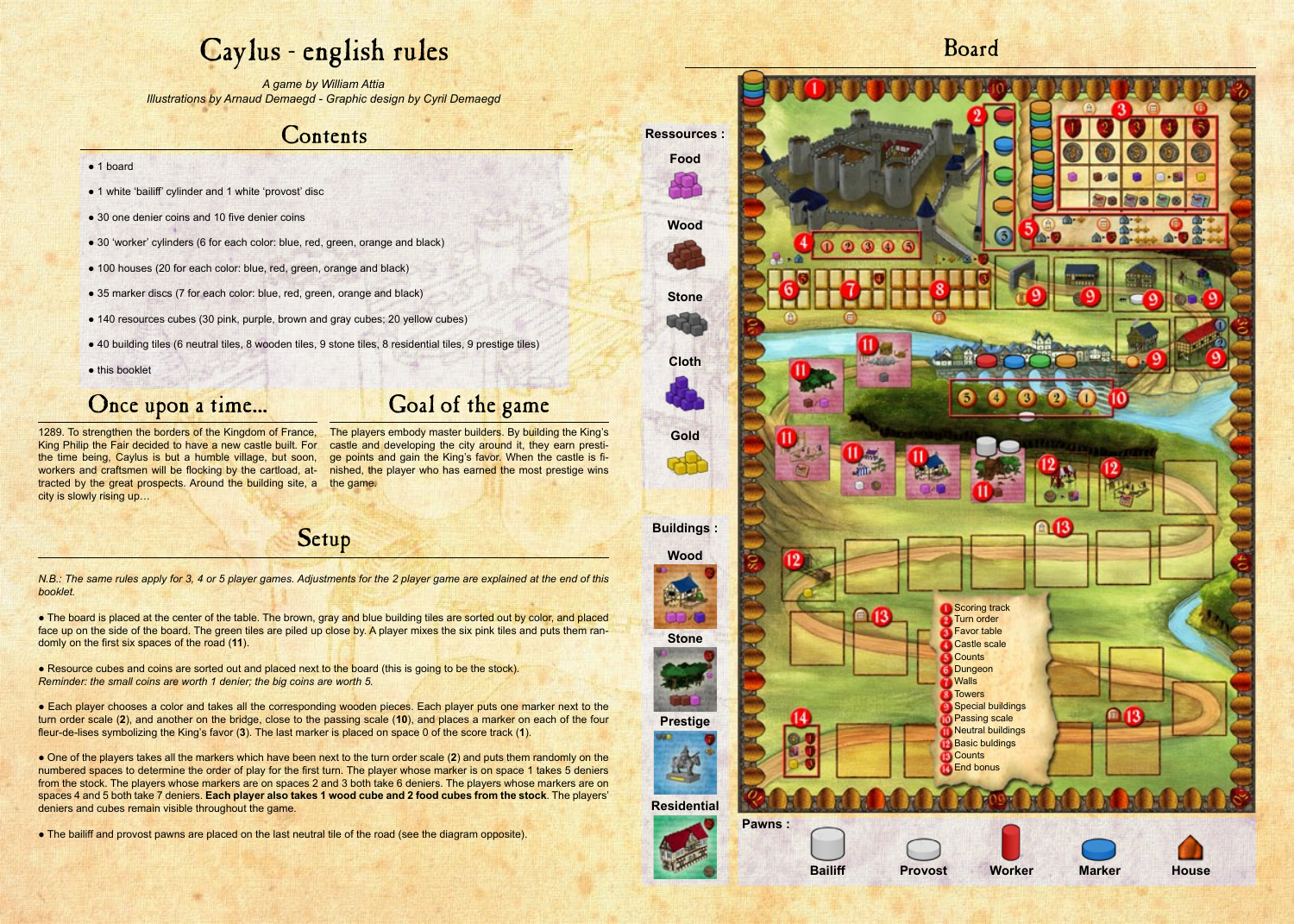# Game principles

At the beginning of the game, the city is nothing but a small village. Apart from special buildings (an inn, a stable,...), there are only a few resource buildings (a farm, a sawmill, a quarry, …), a small marketplace and carpenters who can build wooden buildings. However, players have to develop the economic activity along the road, because huge resources are needed to build the castle. They must therefore install better production sources, and maybe find a mason who will help them build stone buildings, or even reach that remote gold mine...

Each player plays the part of a master builder and has a team of 6 workers, some resources and a little money (deniers). The workers can be placed either in the city or in the castle:

#### ● **the city :**

But those things are very expensive, and the master builders will have to watch their purse carefully! Indeed, every time a worker goes to work, his master must pay him. Moreover, if his master sends him to work in another master's building, the latter will gain prestige. To win the game, you must take advantage of the other players' resources without uselessly giving them an advantage.

Slowly but surely, the village is developing into a town. Old production buildings are becoming obsolete, unless the lawyer transforms them into residential buildings, whose rent brings you additional income. If an architect enters your service, you may embellish the city with some prestige buildings (a statue, or even a cathedral). But of course, master builders do not lay down the law in town; they must abide by the orders of two royal agents: the bailiff and his assistant, the provost.

The provost is a powerful and zealous officer. According to his position along the road, he decides which buildings may be activated and, consequently, which workers will be able to work during this turn. Fortunately, the provost is corruptible. For a few deniers, it is easy to help him reach a specific building, or even have him go backward along the road to prevent another master's workers from working.

As for the bailiff, he's only interested in the castle building's progress. He always moves forward along the road, forcing the masters to build faster…

#### ● **the castle :**

The castle is composed of 3 sections: a dungeon, walls, and towers. The bailiff's movement along the road determines the advance of work in the castle, and the shift from one section to the other. By advancing quickly (and well!) in the building of the castle, the masters accumulate prestige. If you are shrewd, you will also be able to gain the King's favor!

*At the end of the game, each player adds up the prestige points they have earned since the beginning. The master who has the largest number of points wins. His future at the King's service will be glorious!* 

## **Conventions**

Here are some explanations for some symbols used in the game.

2 cubes (either identical or different) of food, wood, stone and/or cloth (no gold)

- cube of any kind (even gold)
- deniers
- Win 3 prestige points (victory points)
- **Re** Choose a royal favor



# Progress of the Game

The game is divided into **turns**. Each turn is divided into **7 phases**.

## **Phase 1 - Collecting the incomes**

Each player gets **2 deniers** from the stock. Furthermore, each player also gets:

- 1 denier per residential building (green background) they own,

- 1 denier if they have built the Library,
- 2 deniers if they have built the Hotel.

The income a player may get is not limited.

#### **Phase 2 - Placing the workers**

Following the turn order, the players carry out an action. They may choose to:

#### a) pass,

- b) put a worker on a special / neutral / basic (fixed) building,
- c) put a worker on one of another player's buildings,
- d) put a worker on one of their own buildings,
- e) put a worker in the castle.

#### **Phase 2 lasts until all the players have passed**.

Putting a worker on a prestige building (blue), on a residential building (green) or on an unbuilt space is forbidden. Placing a worker on a space where there already is another worker is also forbidden, except in three cases (stable, inn, castle - see below).

Passing is free, but placing a worker costs some deniers.

#### **a) passing**

If a player wants to pass or must pass because of a lack of workers or money, they put their color marker (located on the bridge) on the first available space (that is, on the smallest unoccupied number) of the passing scale. **The first player who passes gets 1 denier from the stock immediately.**

Once a player has passed, they can't place workers until the end of the phase.

**b) placing of a worker on a special / neutral / basic building**

The player gives the stock a sum of money that is equal to the smallest unoccupied number on the passing scale (between 1 and 5 deniers according to the number of players who have already passed). Then, the player places one of their workers on the space of a special / neutral / basic building of their choice.

If the worker is placed in the stables, the player puts him on the smallest number available. Up to 3 workers can be placed in the stable, but a given player can place only one.

If the worker is placed in the inn, the player puts him on the circle on the left. As a consequence, this worker will possibly spend some time with another worker placed on the other circle on the right (one player may have two of their workers in the inn simultaneously).



*Example: At his turn, Blue decides to pass. He takes his marker from the bridge and places it on the first empty space of the passing scale. No one has passed yet, so Blue takes 1 denier from the stock. From now on, Green, Orange and Red will have to pay 2 deniers to place workers in another player's building.*



*Example (cont'd) : At his turn, Green decides to put a worker on the pedlar space (basic building). Since Blue has already passed (see previous example), Green has to pay 2 deniers for this action.*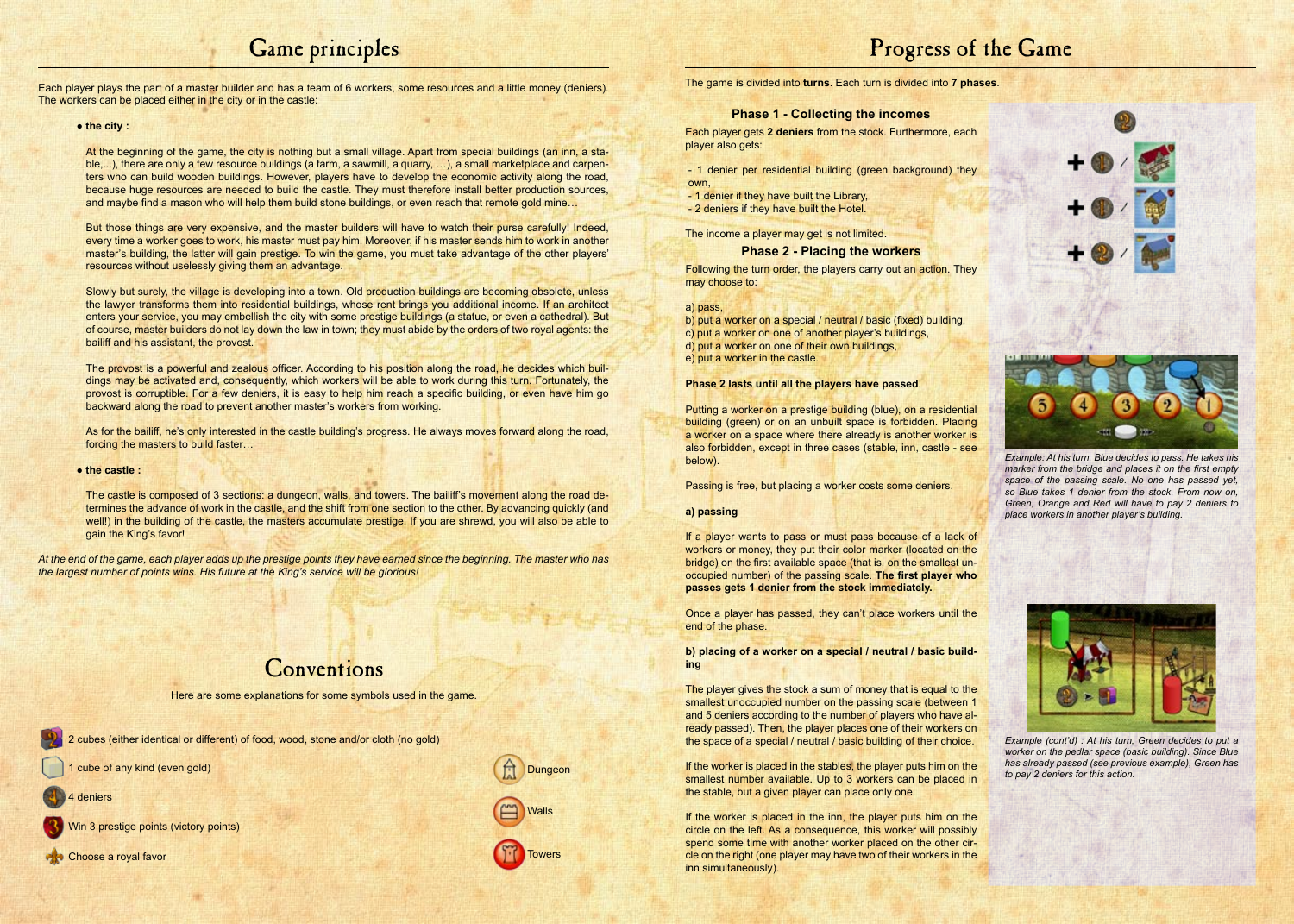#### **c) placing a worker on another player's building**

The player who places the worker gives the stock a sum of money that is equal to the smallest unoccupied number on the passing scale (between 1 and 5 deniers according to the number of players who have already passed). Then, the player places one of their workers on the opponent's building of their choice. **The owner of the building instantaneously earns one prestige point.**

**d) placing a worker on of your own buildings**

The player gives the stock an amount of money that is equal to the smallest unoccupied number on the passing scale (between 1 and 5 deniers according to the number of players who have already passed). Then, the player places the worker on the castle space with the smallest number available.

**The player pays 1 denier to the stock**. Then, the player places his worker.

*NB: Placing a worker in one of your own buildings does not yield a prestige point.*

#### **e) placing a worker in the castle**

If a worker has been placed on this space, his master may place it on any unoccupied space at no cost. Thus, the worker can be placed in another unoccupied special building, in the castle, the inn or in the stable (if the player doesn't already have a worker there) or in any other building. If the player chooses to put his worker on another player's building, the latter immediately earns 1 prestige point. If the player does not want to move his worker (or cannot do it), they just get their pawn back.

The castle may contain several workers, but each player can only place one.

**Phase 3 - Activating special buildings**

Special buildings are activated in order:

#### **a) the gate**

#### **b) the trading post**

The player takes 3 deniers from the stock and gets the worker back.

## **c) the merchants' guild**

The player may choose to move the provost 1 to 3 spaces backward or forward along the road. The player then gets the worker back.

#### **d) the joust field**

The player may choose to give the stock 1 denier and 1 cloth cube in order to get a royal favor (see below). The player then gets the worker back. *NB: You cannot pay 1 denier and 1 cloth several times to gain a favor more than once a turn.*

Following the passing order of phase 2 (that is, the first player who passed speaks first), the players now have the opportunity to move the provost. The latter's final position will determine which buildings will be activated.

#### **e) the stables**

The turn order changes: if a player places a worker on circle 1, they become player number 1; the second circle grants you rank 2; the third circle grants rank 3. The other players' positions are changed accordingly on the turn order scale. Then, the players get their workers back from the stable.



*Example (cont'd): At his turn, Orange passes.*



*Example (cont'd): Red places a worker on Green's mason. The cost is 3 deniers (since Blue and Orange have passed). Furthermore, Green gains 1 prestige point.*



*Example (cont'd): Green passes. Red places his worker on his farm, which costs him only 1 denier.*



*Example (cont'd): Finally, Red places a worker in the castle, taking the first spot available (behind Blue's pawn). Since Blue, Orange and Green have passed, Red must pay 4 deniers.*











*Example (cont'd): During this turn, Blue has placed a worker on 1 in the stable. Red has placed one on number 2. The turn order, which was Red / Green / Orange / Blue, changes. Blue now comes first, and Red comes second. Green now slips to the third position, and Orange comes last. This will be the new turn order from now on.*

#### **f) the inn**

If a player has placed a worker during this turn, the worker is now moved to the circle on the right (the worker will remain there for the next turn). The worker who previously occupied this circle is driven out and gets back to his master.

If a player put a worker on the inn in a previous turn and if the worker hasn't been driven out (that is, if nobody has played in the inn during this turn), they can either get the pawn back or leave it where it is for the next turn. If the pawn is not removed, its owner will still be able to use the power granted by the inn in the next turn.

The player who occupies the circle on the right always **pays 1 denier to place their workers**, no matter how many players have passed (the player's opponents still gain 1 prestige point every time the former uses their buildings).

## **Phase 4 - The provost's move**

Each player can move the provost 1 to 3 spaces forward or backward by paying **1 denier per space**. It is also possible to pass.

The provost's move may raise discussions among the players, but agreeing to exchange something is forbidden. Furthermore, a player doesn't have to keep their word when their time to move the provost has come. The provost can neither go backward to the area before the bridge (that is, to the special buildings), nor go beyond the last space of the road. The provost can move to empty spaces.

When each player has spoken or passed **once**, move on to phase 5.

#### **Phase 5 - Activation of the buildings**

Buildings are activated in order (following the road) from the first space after the bridge to the space the provost is now occupying. **The buildings beyond the provost's current location will not be used**. The players who have workers on these unused buildings get them back without a compensation (the prestige points granted by these workers are not canceled).

A player doesn't have to apply the effect of a building, **unless it is a production building.** Once a building has been activated, the player gets their worker back, and the next building is activated.

#### **a) production buildings**

These buildings allow the player who activates them to take cubes from the stock. The cubes are placed before the player.

Furthermore, if a **stone** production building (gray background) is activated **by anyone but its owner**, the latter takes one resource cube (chosen among the resources produced by the building) in the stock. If the building is activated by its owner, the latter takes the normal income granted by the building, but no additional cube.



*Example: During this turn, Blue was on the right circle of the inn. It only cost him 1 denier to place a worker. During the worker placing phase, Green placed a worker on the left circle. When the inn is activated, Blue is driven out, and Green takes his place. He will stay there until he is driven out or he chooses to take it back in a subsequent turn. Until then, he only pays 1 denier per worker he places.*



*Example: During the turn, Blue passed first, followed by Orange, Red and Green. Following this passing order, the players now have the opportunity to move the provost. Blue passes. Orange wants to move the provost 2 spaces backward, and thus gives the stock 2 deniers. Red and Green's pawns can't be activated anymore. Red pays 2 deniers to have the provost move 2 spaces forward, but Green decides to pay 1 to have the provost move back 1 space. Green's building will be activated, but not Red's. As a result, the provost has ended one space behind his starting position in this turn.*



*Wood farm: produces 2 food cubes OR 1 cloth cube.*



*Stone farm: produces 2 food cubes AND 1 cloth cube. If it is activated by anyone but its owner, the latter takes either 1 food cube OR 1 cloth cube in the stock.*

The Michael Andrew Construction of the Construction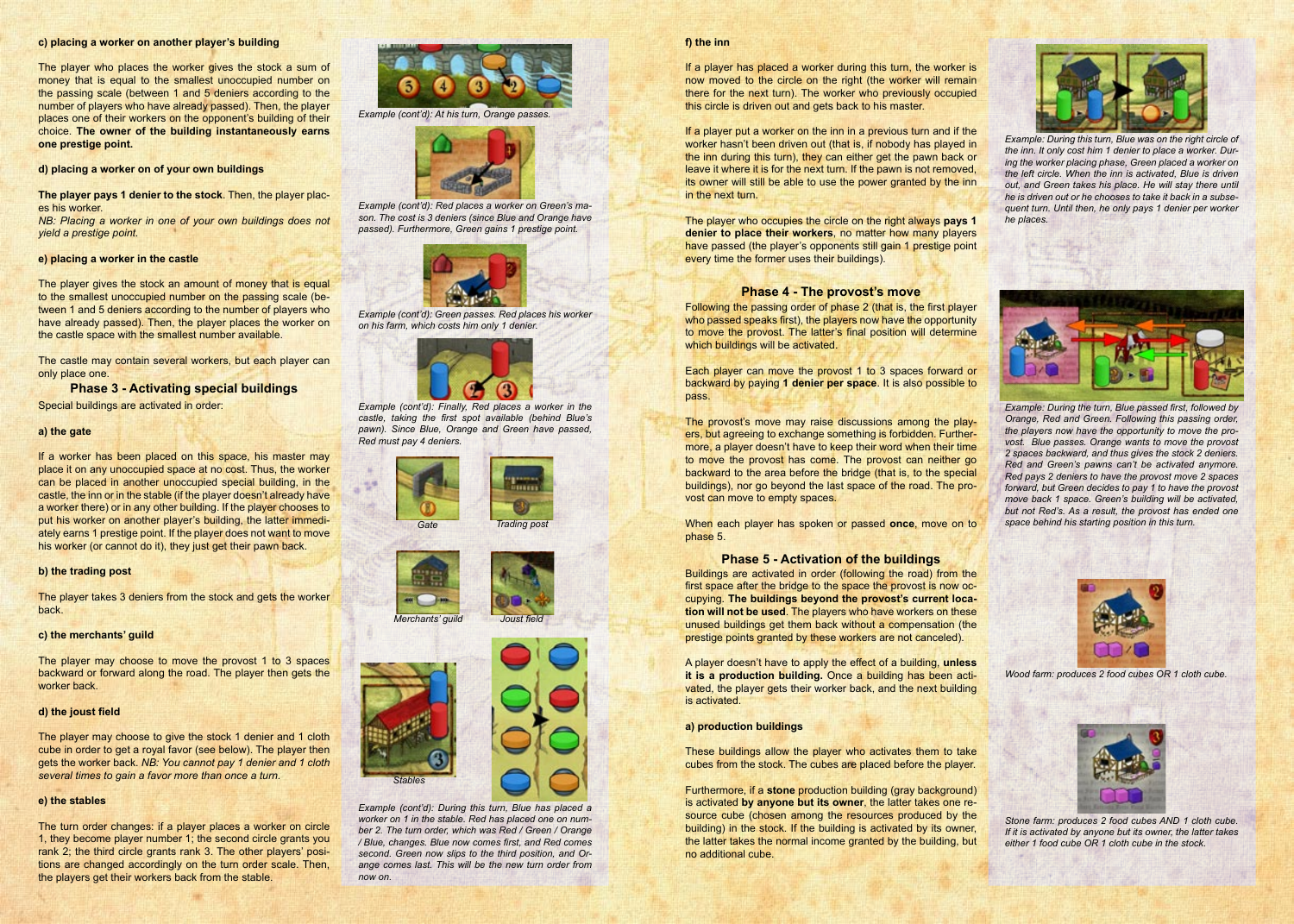#### **b) construction buildings**

They allow you to build new buildings on the board:

- the mason allows you to build stone craft buildings only (tiles with a gray background).

- the architect allows you to build prestige buildings only (tiles with a blue background).

- the carpenter allows you to build wood craft buildings only (tiles with a brown background).

**Prestige** buildings follow the same rules, but they can only be built on the sites of the residential buildings owned by a given player (see the lawyer below). In such a case, the green building is discarded and replaced with the chosen prestige building. The construction of some prestige buildings give some advantages to their owner:

It is only possible to build a building if it is still available in the stock. To build a **craft** building, the player has to pay its price in cubes (the price is given in the top left-hand corner of the tile) with their own stock. Then, the new building is placed on the first free (unbuilt) space on the road, and the owner puts one of his houses on the top left corner of the tile. The player immediately scores the number of prestige points for the construction of this building (the number of prestige points is shown in the top right corner of the tile).

- the statue, the theater, the university: the builder immediately gains 1 royal favor.

- the monument: the player who builds the monument immediately gains 2 royal favors (see below).

#### **c) the lawyer**

The lawyer allows the player to transform a neutral building (with a pink background) or one of their own craft buildings into a residential building (with a green background). To transform a building, the player must give the stock 1 cloth cube and 1 denier. Then, the player replaces the chosen building with a residential building and immediately gains **2 prestige points**. The player must put one of his houses on the tile of the residential building. From now on, during phase 1, this building will yield 1 denier of additional income for its owner. If the residential building is changed into a prestige building at some point, this additional income is lost.

Marketplaces allow you to sell 1 cube to the stock and get deniers in return (the price depends on the market). It is not allowed to sell several cubes at once.

*NB: Whenever a player's building is transformed, it goes back into the stock and can consequently be rebuilt. Neutral buildings are permanently discarded. The number of residential buildings available is theoretically limitless. If you run short of them, you can put your houses on empty spaces instead.*

NB: The player who builds this building gains 4 prestige points and a royal favor (see below) when he places it on the board.

The lawyer can't transform a prestige building, a basic building or a residential building. Furthermore, **the lawyer can never be transformed.** If there is a worker in the building the player wants to transform, the latter pays immediately, but the lawyer's action will be delayed until the building has been activated.



*Example: Red has one of his workers on the neutral carpenter, and wants to build a wood farm. He pays 1 food cube and 1 wood cube – taken from his own reserve – to the stock, and places the farm on the first space available on the board. He puts a small house on the farm to show it is his property and immediately gains 2 prestige points (as shown in the top right-hand corner of the tile).*



*Example: Green has placed one of his workers on the architect (since this building belongs to Blue, the latter gained 1 prestige point thanks to Green's worker), and wants to build the Statue. Green pays 1 gold cube and 2 stone cubes – taken from his own reserve – to the stock. He discards one of his residential buildings and replaces it with the Statue. He immediately gains 7 prestige points and 1 royal favor.*



*Example: Blue has placed one of his workers on the lawyer (which building belongs to him; consequently Blue doesn't gain any prestige point), and wants to build a residential building. He pays 1 cloth cube and 1 denier – taken from his own reserve – to the stock. He turns a neutral quarry (he could also have chosen one of his own buildings) and transforms it into a residential building. He put a house on the tile and immediately gains 2 prestige points. At each subsequent turn, he will earn an additional income of 1 denier.* 

#### **d) marketplaces**

#### **e) the pedlars**

For a few deniers, pedlars allow you to buy 1 or several cubes from the stock. They don't allow you to buy gold. At the basic (fixed) pedlar's shop, you can't buy more than 1 cube. The nonbasic pedlar (the wood building) allows you to buy 1 or 2 cubes of your choice.

#### **f) the church**

The church allows you to exchange deniers for prestige points. The player can either pay 2 deniers and get 3 points, or pay 4 deniers and get 5 points.

#### **g) the tailor**

The tailor allows you to exchange cloth cubes for prestige points. The player may either choose to pay 1 cube and get 2 points, or to pay 3 cubes and get 6 points.

#### **h) the bank**

The bank allows you to exchange deniers for gold cubes. The player can either pay 2 deniers and get 1 gold cube, or pay 5 deniers to get 2 gold cubes.

#### **i) the alchemist**

The alchemist allows you to exchange cubes for gold. A player can either pay 2 cubes (of any good) and get 1 gold cube, or pay 4 cubes (of any good) and get 2 gold cubes.

## **Phase 6 - Buiding of the castle**

This phase only concerns those players who have placed a worker in the castle.

The castle is divided into three sections:

- the Dungeon (composed of 6 parts) is built before the first count.

- the Walls (composed of 10 parts) are built before the second count.

- the Towers (composed of 14 parts) are built before the third and last count.

The players must build the castle according to their order on the castle scale (beginning with space 1). The player decides during their turn how many batches they will give the stock. **A batch must be composed of three different cubes, one of which must be a food cube.** 

*Example: During this turn, Red and Green have both placed one worker in the castle (where the Dungeon is being built). Red, whose pawn is one space 1, starts the construction. He gives athe stock a batch (food+stone+wood) and puts one of his houses on one of the free spaces in the Dungeon. He gains 5 prestige points. Now, it is Green's turn to offer batches.*





*Pedlars*





*Tailor*





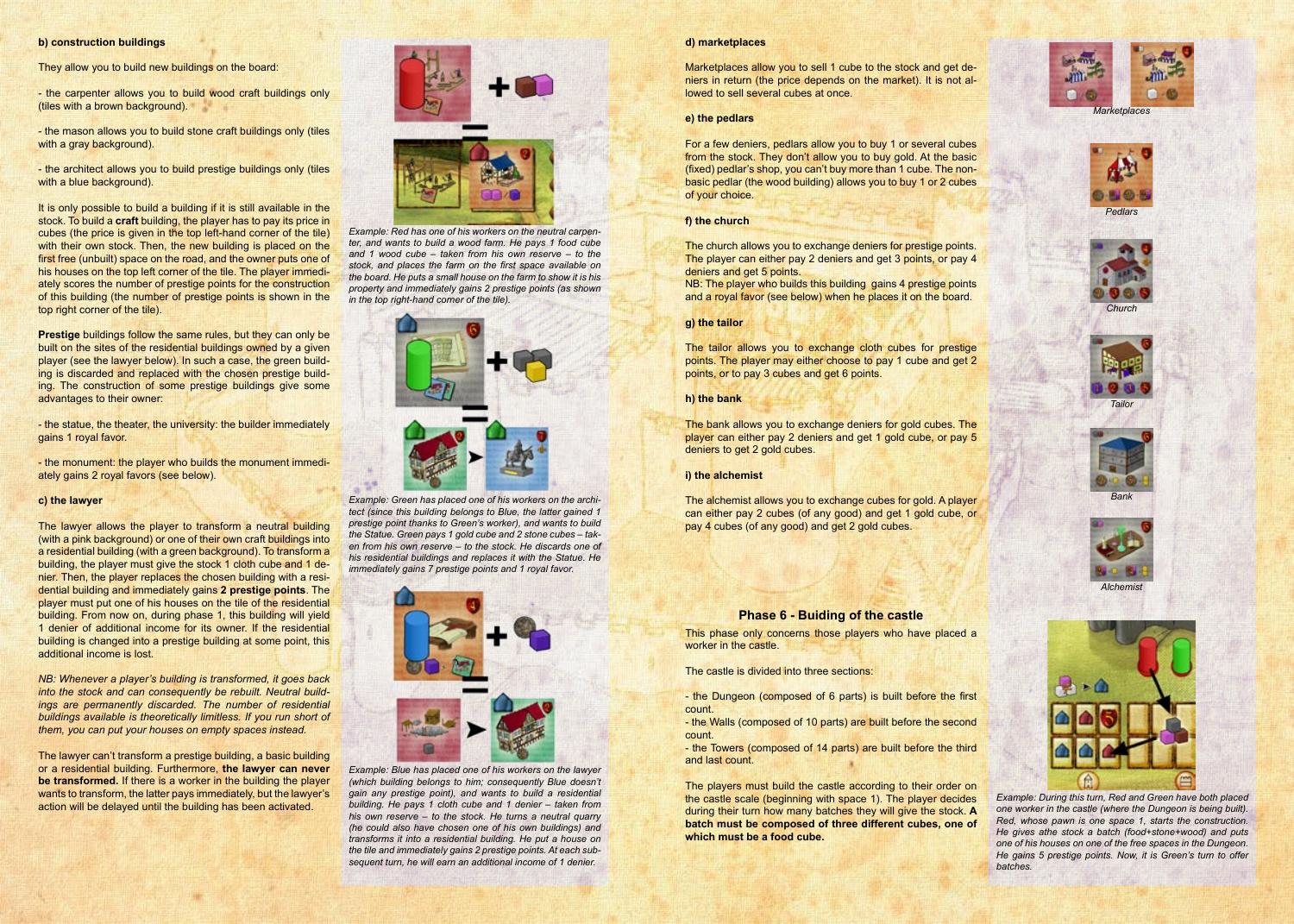Every time a player gives the stock a batch, he has the right to put a house in the section of the castle which is currently under construction (as we'll see below, it is the bailiff's progress on the board which determines which section is under construction). If there is no more room in this section, the player may start building the next section (nevertheless, if the players are building the Towers – which are the last section – it is possible that some of them will not be able to give batches).

Finally, the construction of a new section may begin before the previous one is finished (there are still free spaces left). In this case, the spaces will remain unoccupied until the end of the game.

If a player has placed a worker in the castle but won't or can't give a batch (for instance, if they don't have enough different cubes), **they lose 2 prestige points** (it is not possible to go below 0 point, though). This penalty does not apply if, during the building of the Towers, a player can't give a batch because there is no room left (if the player owns a batch, they keep the cubes and their prestige is not affected).

The players gains prestige points whenever they help build the castle:

- for each batch they provide to build the Dungeon, the player gains 5 prestige points,

- for each batch they provide to build the Walls, the player gains 4 prestige points,

- for each batch they provide to build the Towers, the player gains 3 prestige points.

Finally, you determine which player has provided the most batches during this turn (in other words, which player has placed the most houses). This player immediately gains 1 royal favor (see below). **If several players are tied, the one who arrived first gains the favor.**

The players now get their workers back from the castle.

Once the bailiff has moved, place the provost on the space the bailiff has just reached. Then, see if a count is necessary: if the bailiff, during his move, reached or went past Dungeon count, Walls count, Towers count spaces, or if a section has been completed during this turn, proceed to count (in any case, there will only be one count per section).

#### **Counts :**

According to the section (the Dungeon, the Walls or the Towers) you are counting, each player, following the turn order, counts the number of castle parts they have built (that is, the number of houses they have placed in the given section) and refers to the corresponding count table. If you are counting a section while houses have already been placed in the next section because of the lack of room, the latter houses are not taken into account.

**Dungeon :**

**no house ► -2 prestige points 2 houses & more ► 1 royal favor**

**Walls :**

**no house ► -3 prestige points 2 houses ► 1 royal favor 3 or 4 houses ► 2 royal favors 5 houses & more ► 3 royal favors**

**Towers :**

**no house ► -4 prestige points 2 or 3 houses ► 1 royal favors 4 or 5 houses ► 2 royal favors 6 houses & more ► 3 royal favors**

When the count is over, wherever the bailiff may be on the road, the player must now concentrate on the next section of the castle, even if there are some empty spaces left in the section that has just been counted. If the section of the Towers has just been counted, the game is over (see below).

### **Phase 7 - End of the turn**

The bailiff moves along the road. He always moves forward (consequently, he moves away from the castle). He may move on empty spaces. His movement is determined by the provost's current position:

- If the provost is located after the bailiff along the road (that is, farther away from the castle), the bailiff moves 2 spaces forward.

- If the provost is located before the bailiff along the road (that is, closer to the castle) or on the same space, the bailiff only advances by 1 space.

Then, a new turn begins.



There are several ways to gains favors:

- by using the joust field,
- by building specific buildings (the Church, the Statue,…)
- by being the best builder in the castle sections,
- during the count of the Dungeon, the Walls or the Towers

The King's favor is represented with a 4-lined table. The lines are:

- a) increase in prestige points,
- b) gain in deniers,
- c) gain in resource cubes,
- d) exclusive use of some buildings.

Each line is divided into 5 columns with an increasing power (from the left to the right). For each line, the first two columns are available from the start of the game. Columns 3 and 4 are available after the count of the Dungeon section (even if players have already started building in the next section). Column 5 is available after the count of the Walls section (even if players have already started building the next section). Several players may be on the same space at the same time.

Whenever a player earns a favor, they must choose a line at once, and, if it is possible, advance their marker to the right. Then, the player can use one of the effects provided on the chosen line, between level 1 and the level currently indicated by the marker.



## Royal favors

*Example (cont'd): Green proposes 2 batches. He places 2 houses in the castle, but since there is only 1 space left in the Dungeon, Green puts one house in the Dungeon section, and one house in the Walls section. He gains 9 prestige points (5 points for the house in the Dungeon, and 4 points for the house in the Walls section).* 

*For this turn, Green has built the most houses in the castle. He thus gains a royal favor. Had Green only spent one batch, he would have gained 5 prestige points, and Red – who was the first player to place a worker in the castle this turn – would have gained the royal favor.*



*Example: The provost is a few spaces behind the bailiff on the road. The latter moves 1 space forward. Then the provost is placed on the bailiff's new space. The space which triggers the Dungeon count has not been reached yet, so the players will only proceed to count the Dungeon if its construction is finished (as in the previous example).*



*Example: The provost is one space farther than the bailiff on the road. The bailiff moves 2 spaces forward. Then the provost is placed on the same space. The space which triggers the count in the Dungeon has been reached. The players proceed to count the Dungeon (unless the count was made in a previous turn because the Dungeon was already full, in which case the players can move on to the next turn).*

*Example: The Dungeon section must be counted. The turn order is Red, Blue, Orange, and finally Green. Each player refers to the Dungeon count table. Red put houses on 2 spaces and gains 1 favor. Blue built 3 parts and gains 1 favor too. Orange has not built anything yet, so they lose 2 prestige points (NB: you can't have less than 0 point). Finally, Green put 1 house in the Dungeon and gains nothing (the green house in the Walls section is not counted in).*

*The table of royal favors*

**a)**

**b)**

**c)**

**d)**